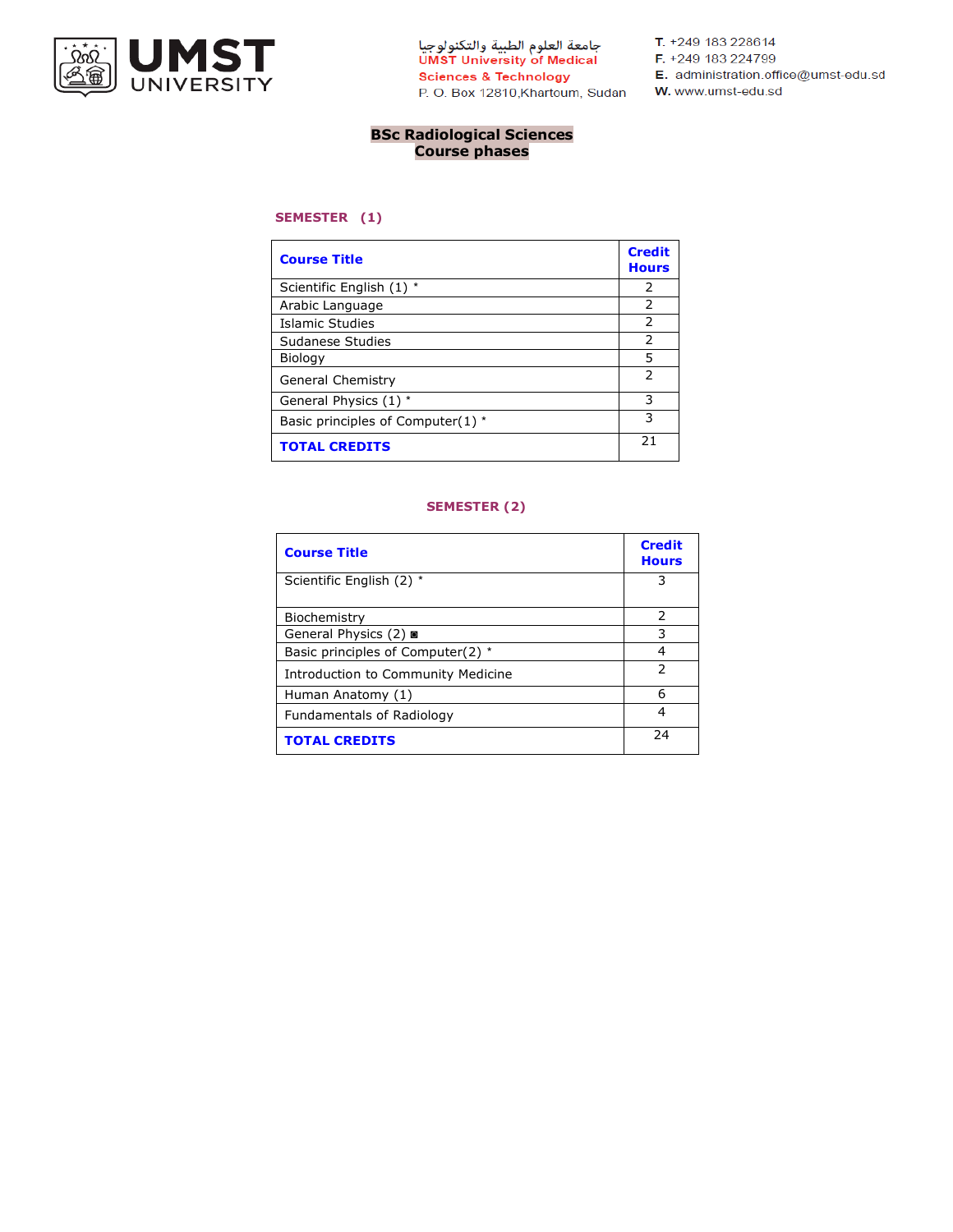## **SEMESTER (3)**

| <b>Course Title</b>                             | <b>Credit</b><br><b>Hours</b> |
|-------------------------------------------------|-------------------------------|
| Physiology $(2)$ or                             | 5                             |
| Radiographic Techniques (1) *                   | 5                             |
| Radiographic Anatomy & Related Positioning(1) * | 2                             |
| Radiographic Photography & Processing (1) *     | 5                             |
| Diagnostic Equipment & Maintenance (1) *        | 5                             |
| Radiation Protection                            | 3                             |
| Patient Care & Medical Ethics                   | $\mathcal{P}$                 |
| <b>TOTAL CREDITS</b>                            | 27                            |

## **SEMESTER (4)**

| <b>Course Title</b>               | <b>Credit</b><br><b>Hours</b> |
|-----------------------------------|-------------------------------|
| Scientific English (3) o          | 2                             |
| Basic principles of Computer(3) ■ | 2                             |
| Nursing Skills & First Aids       | 3                             |
| <b>Radiation Physics</b>          | 3                             |
| Radiation Biology                 | 3                             |
| Physiology (1) *                  | 5                             |
| Medical Terminology               | $\mathcal{P}$                 |
| Human Anatomy (2)                 | 6                             |
| <b>TOTAL CREDITS</b>              | 26                            |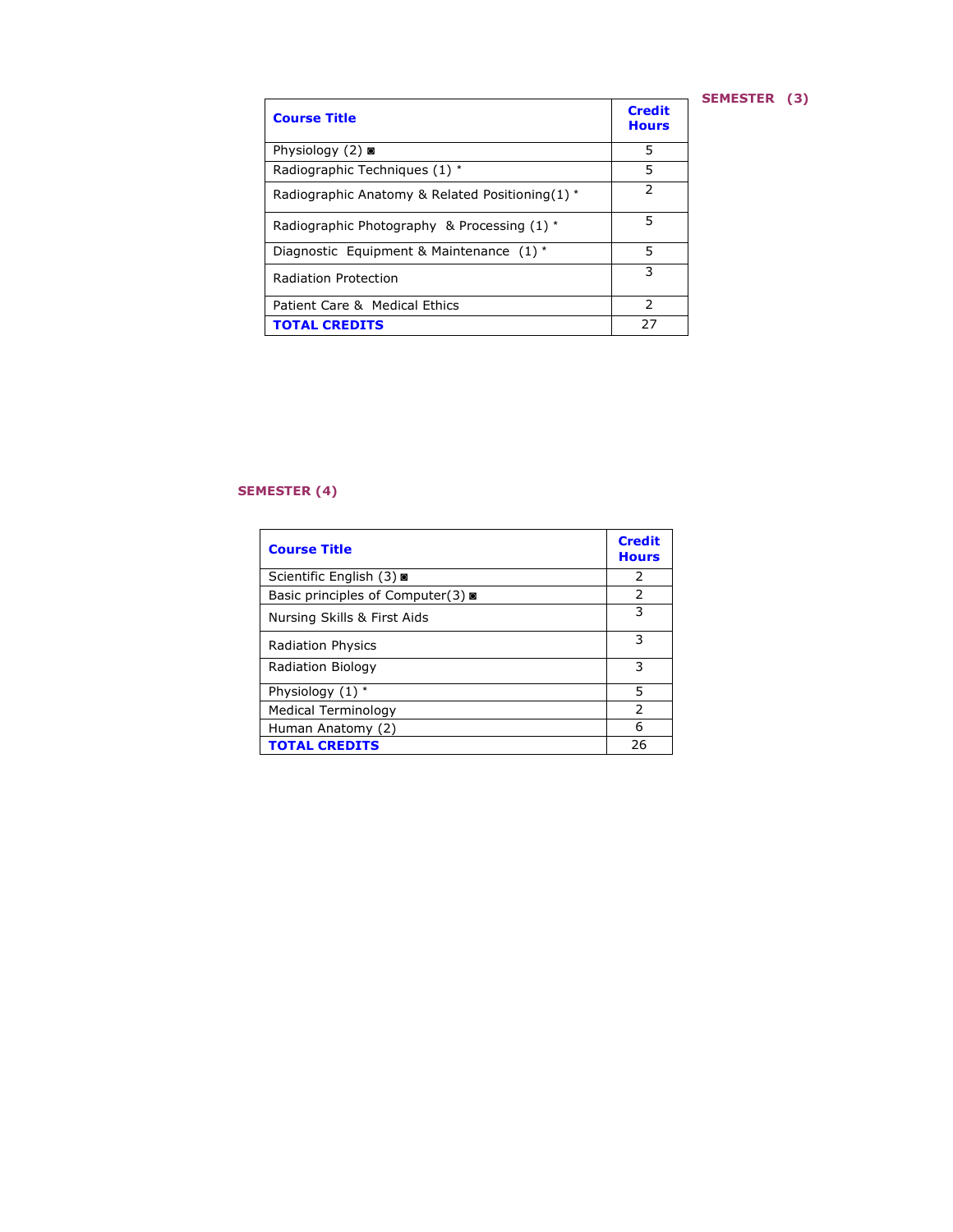### **SEMESTER (5)**

| <b>Course Title</b>                              | <b>Credit</b><br><b>Hours</b> |
|--------------------------------------------------|-------------------------------|
| Radiographic Techniques (2) <b>a</b>             | 5                             |
| Radiographic Anatomy & Related Positioning (2) ■ | 2                             |
| Radiographic Photography & Processing (2)        | 5                             |
| Diagnostic Equipment & Maintenance (2) ■         | 5                             |
| Cross Sectional Anatomy                          | $\overline{4}$                |
| General Pathology (1)*                           | 3                             |
| Clinical Practice (1) *                          | 4                             |
| <b>TOTAL CREDITS</b>                             | 28                            |

# SEMESTER (6)

| <b>Course Title</b>                                 | <b>Credit Hours</b> |
|-----------------------------------------------------|---------------------|
| Advanced Radiographic Techniques                    | 5                   |
| Advanced Radiographic Anatomy & Related Positioning | 2                   |
| Computerized Tomography (1) *                       | 3                   |
| Medical Ultrasound Imaging (1) *                    | 3                   |
| Magnetic Resonance Imaging (1) *                    | 3                   |
| Digital Image Acquisition & Display                 | $\mathcal{P}$       |
| General Pathology (2) ■                             | $\overline{2}$      |
| Clinical Practice (2) *                             | $\overline{a}$      |
| <b>TOTAL CREDITS</b>                                | 24                  |